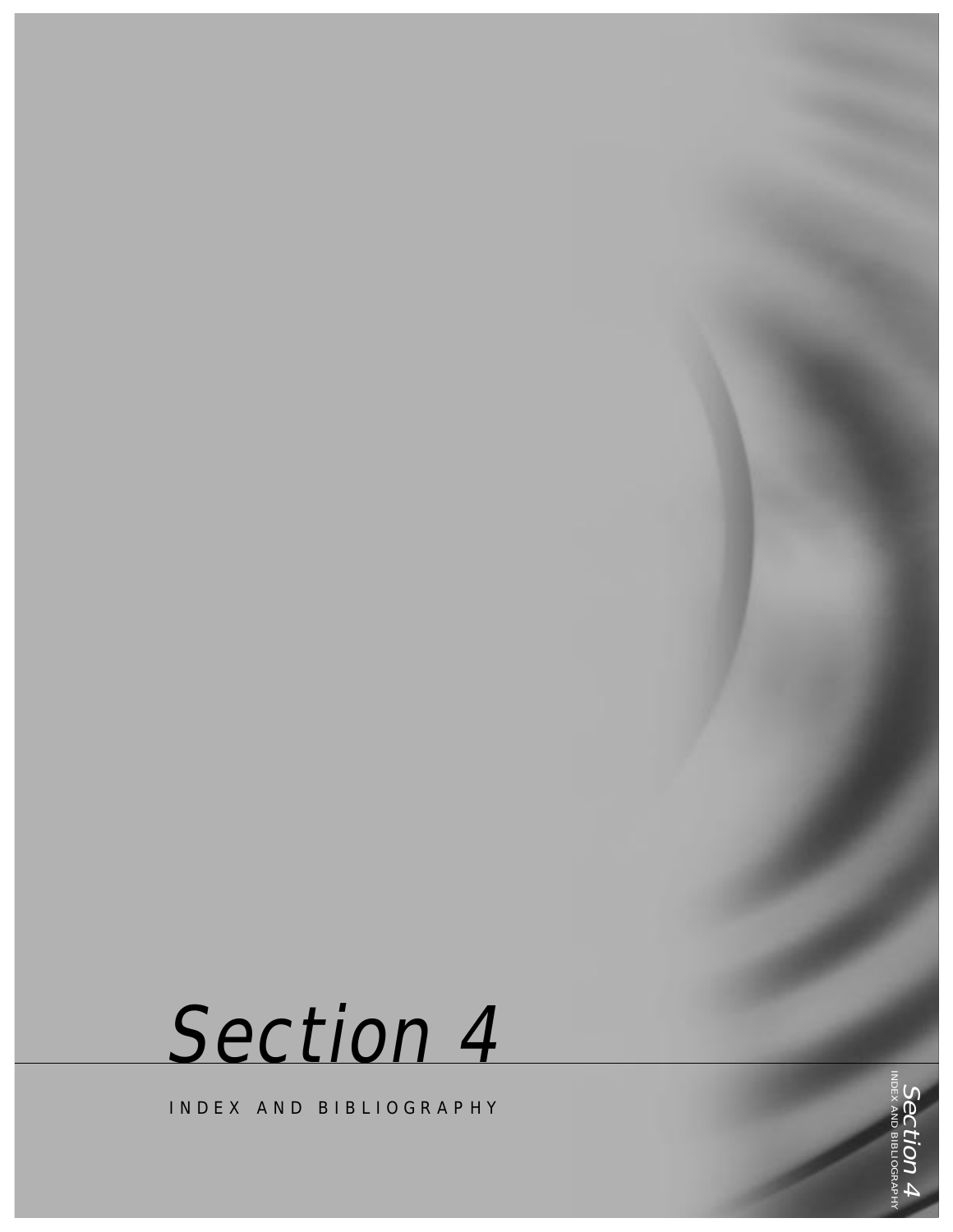### A

ACE-Net, 95 AdvancedTechnology Program (ATP), 5-7

## B

Borrowing - from family and friends, 24 - from banks, 24 Bridge financing, 31 Business angels, 29 Business Opportunity Preview, 79-80 Business plan, 102 - Distribution protocols, 112 - Getting feedback on the draft, 110 - Revising the plan, 111 - Scope, 102 - Difference between business plan and prospectus, 103 - Using the business plan, 112 Business plan outline (Detailed), 106-109 Business plan outline (General), 105 Buyer behavior, 226

# C

Cashing out, 33 Commercialization strategy, 37, 209 Corporate partnering, 85 Customers, 224

## D

Debt financing, 22 Distribution agreement, 86 Downstream applications, 50

### E

Early stage financing, 31 End-users, 224 Equity financing, 27 Equity investment in parent company, 42 Equity investment in spin-off, 43 Executive summary, 110 Exit scenarios, 33 External value of business plan

### F

Features, Advantages, & Benefits, 222 Factor, 25 Foundation company, 17

## H

High-potential venture, 17, 18

# I

Industry experts, 219 Initial Public Offering (IPO), 27, 30, 45,100 Institutional venture capital, 29, 96 Intellectual property, 198 Internal value of business plan, 114 Interviews, 220 Investment bankers, 27

## J

Joint ventures, 88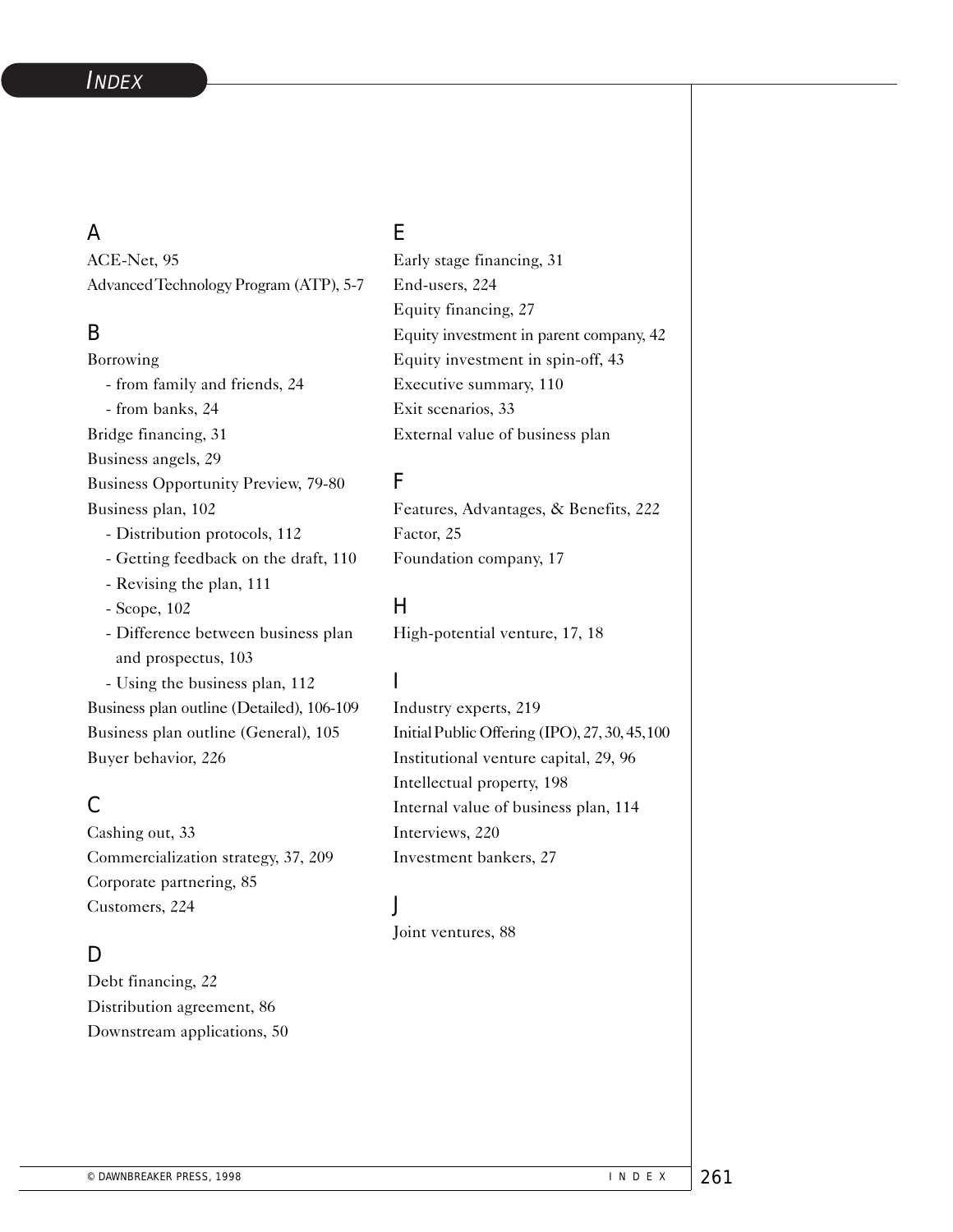#### L

Leasing, 26 Leveraged buy-out, 32 Licensing, 63 Licensing-in, 64 Hybrid licensing agreement, 71 Multimedia license, 71 Product license, 70 Software license, 72 Licensing with developmental funds, 38 Licensing package, 79 Licensor, 70 Licensor title, 66 Life-style firm, 17

#### M

Manufacturing Agreement, 87 Market build-up method, 236 Market growth, 246 Market segmentation, 234 Market size, 242 Mass markets, 231 Mezzanine financing, 31 Mission, 204

## N

Negotiation issues, 84 Niche markets, 231

#### P

Personal philosophies, 37 Presentation materials, 117 Private placements, 27 Provisional patent application, 198

## R

R&D Agreement, 86 Receivable lending institutions, 25 Regulation D, 97 Return on Investment, 33 Royalty rates, 69

# S

Securities Exchange Act of 1933, 97 Seed financing, 31 Small Business Innovation Research, 21 Start-up financing, 31 Strategic alliances, 40, 86, 206 Strategic fit, 64 Strategic plan, 55 Supplier credit, 27 Sweat equity, 19-20 Sustainable competitive advantage,49, 200

T

Technology partitioning, 53

## U

Upstream applications, 50

## V

Venture capital, 96 Vision, 202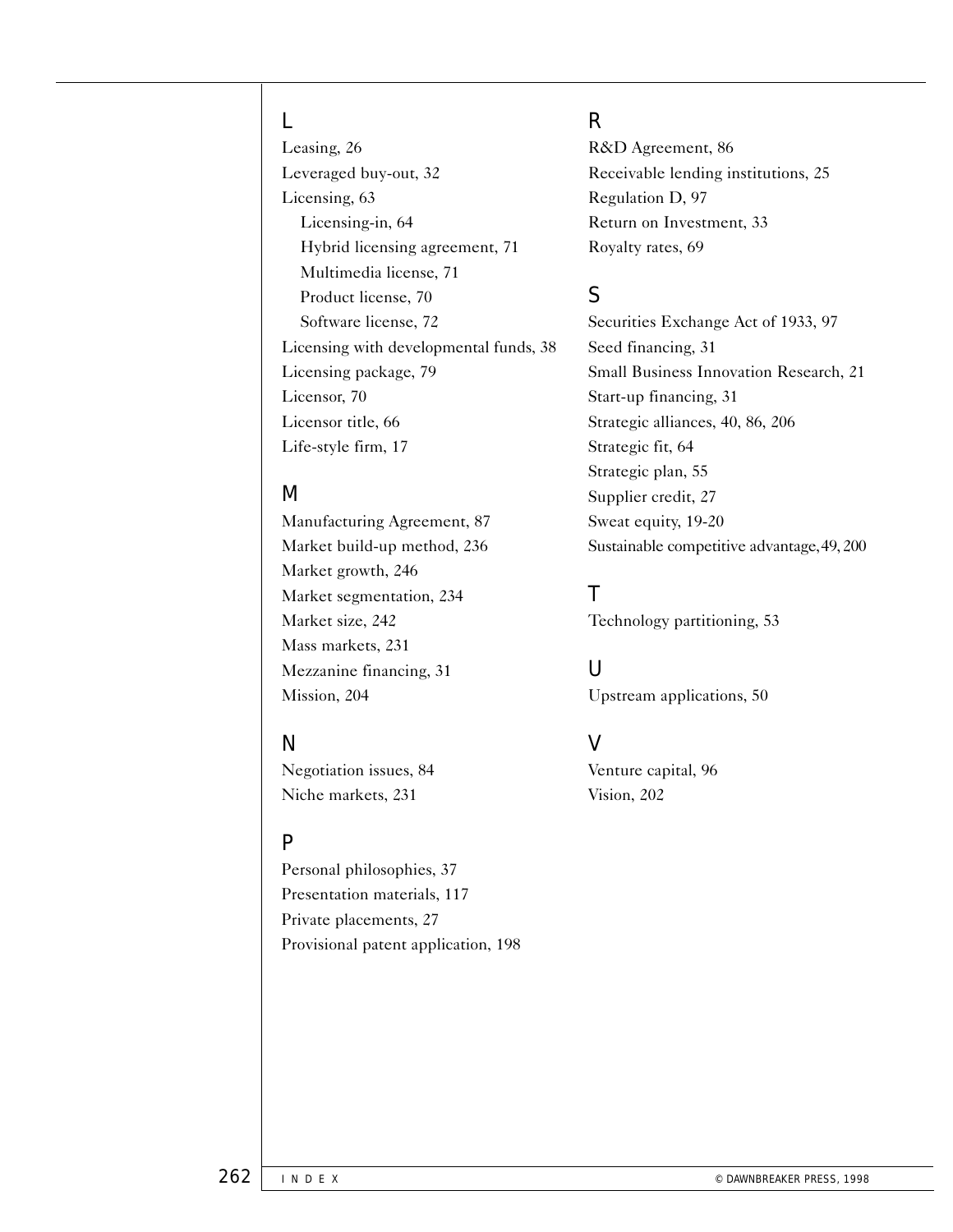#### **BIBLIOGRAPHY**

Abernathy, W.J. and Utterback, J.W. *Patterns of Industrial Innovation.*  Technology Review. January/July 1978. Vol 80, Issue 7, pp. 40-47.

Andonian, Joseph. *Environment Changing in Pharmaceuticals.* Les Nouvelles, Vol 24, No 2.

Arkebauer, James. The Entrepreneur's Guide to Going Public. Dover, New Hampshire: Upstart Publishing Company, 1991.

Badaracco, Jr., Joseph L. *The Knowledge Link:How Firms Compete through Strategic Alliances,* Boston: Harvard Business School Press, 1991, p.4.

Barrett, E. Thorpe. Write Your Own Business Contracts: What Your Attorney Won't Tell You. Grants Pass: The Oasis Press, 1994.

Bianchi, Alessandra. *Learning to Live with (or Without) Your Banker.* Inc, March 1995, pp. 32-42.

Blechman, Bruce and Levinson, Jay Conrad. Guerrilla Financing: Alternative Techniques to Finance and Small Business. Boston: Houghton Mifflin Company, 1991.

Epstein, Michael A and Politano, Frank L. Drafting Licensing Agreements. Englewood Cliffs, NJ: Aspen Publishers, 1995.

Fordis, Jean Burke and Griffen, Susan Heberman. *Avoiding Traps in Licensing Biotechnology* . Les Nouvelles. Vol 26 No 2.

Garner, Daniel; Owen, Robert, and Conway, Robert. The Ernst & Young Guide to Financing for Growth. New York: John Wiley & Sons, 1994.

Goldscheider, Robert. Companion to Licensing Negotiations: Licensing Law Handbook 1993-94. Deerfield, Il: Clark, Boardman, Callaghan, 1993.

Greeley, Paul D. *Effective License Negotiating Techniques.* Les Nouvelles. Vol 25 No 1.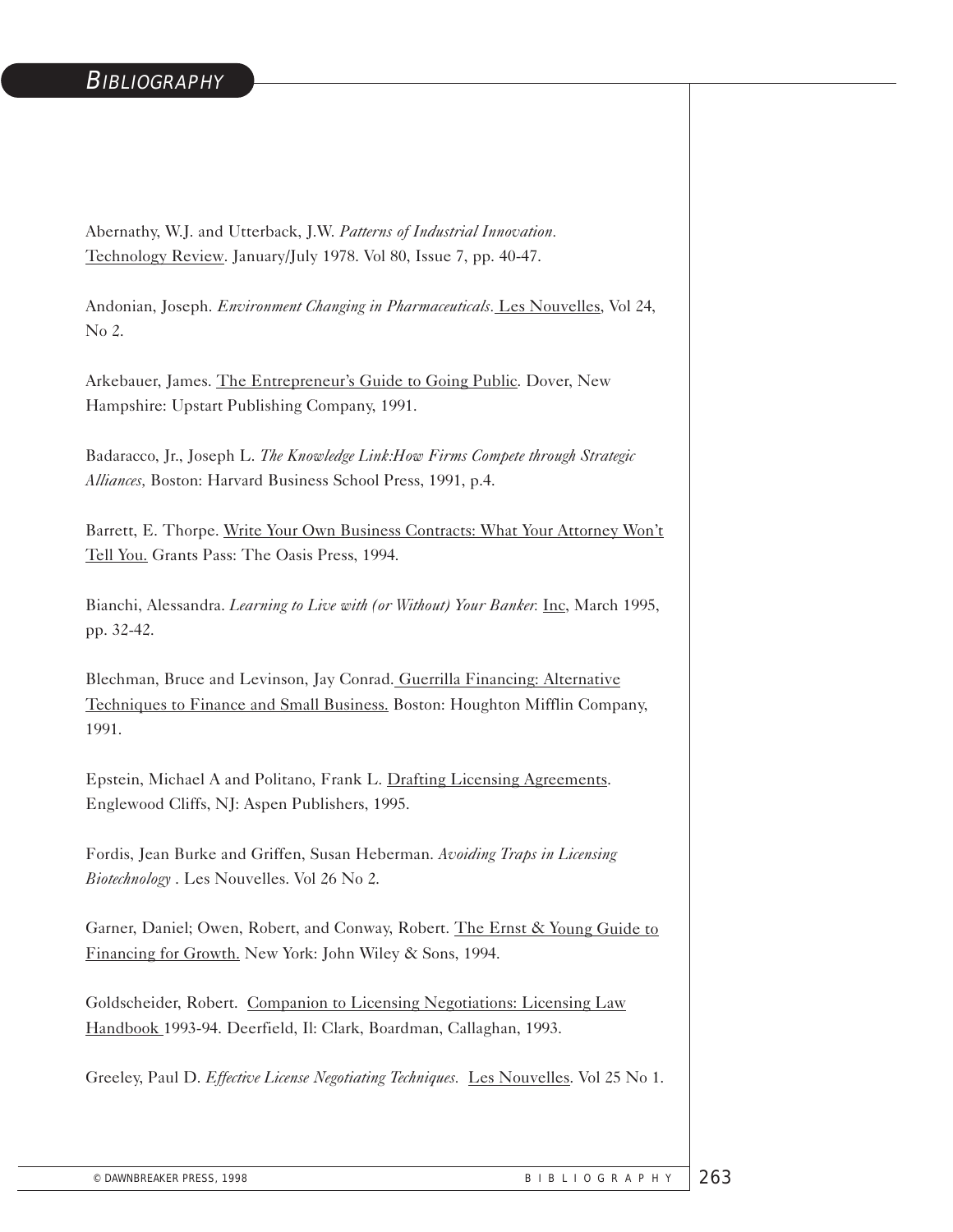Hamel, Gary; Doz, Yves, L.; and Prahalad, C.K. "Collaborate with Your Competitors—and Win," *Harvard Business Review,* January-February*,* 1989, pp. 133-139.

Hanan, Mack. Growth Partnering: How to build your company's profits by building customer profits, Anacom, 1992.

Harrigan, Kathryn Rudie. *Strategic Alliances: Their New Role in Global Competition.*  Columbia Journal of World Business*,* 22.2 (Summer, 1987), pp. 67-69.

Hess, Robert P. Desk Book for Setting Up a Closely Held Corporation. Englewood Cliffs: Institute for Business Planning, 1985.

Heuss, Valentin and Jolly, Vijay. *Commercializing Multifaceted Technologies.*  Les Nouvelles. Vol 25.No 2.

Hisrich, Robert D. and Peters P., Michael. Entrepreneurship: Starting, Developing, and Managing a New Enterprise. Homewood, IL: BPI, 1989.

Linneman, Robert E. and Stanton, Jr., John L. Making Niche Marketing Work. New York: McGraw-Hill, 1991.

Manfroy, Willy, Patterson, William and Staackmann, Joachim. *Technology Acquisition Process*. Les Nouvelles. Vol 24 No 4

Ohmae, Kenichi. *The Global Logic of Strategic Alliances.* Harvard Business Review, March-April, 1989, pp. 143-155.

Parr, Russell L. *Insights Into Royalty Rate Economics*. Les Nouvelles, Vol 25.No 2

Poole, Shiela M. *New Biotech Venture: Project could spur flow of venture capital incubator's program part of plan.* The Atlanta Constitution; Atlanta, GA, August, 14, 1998.

Radcliffe, Mark F and Clowes, Howard. *Issues in Strategic alliances.* Les Nouvelles. Vol 26, No 3.

Raising Capital: *How to Borrow from Family and Friends.* Inc. July, 1995, p 99.

Ries, Al and Trout, Jack. Positioning: The Battle for Your Mind, New York: Warner Books, Inc., 1981.